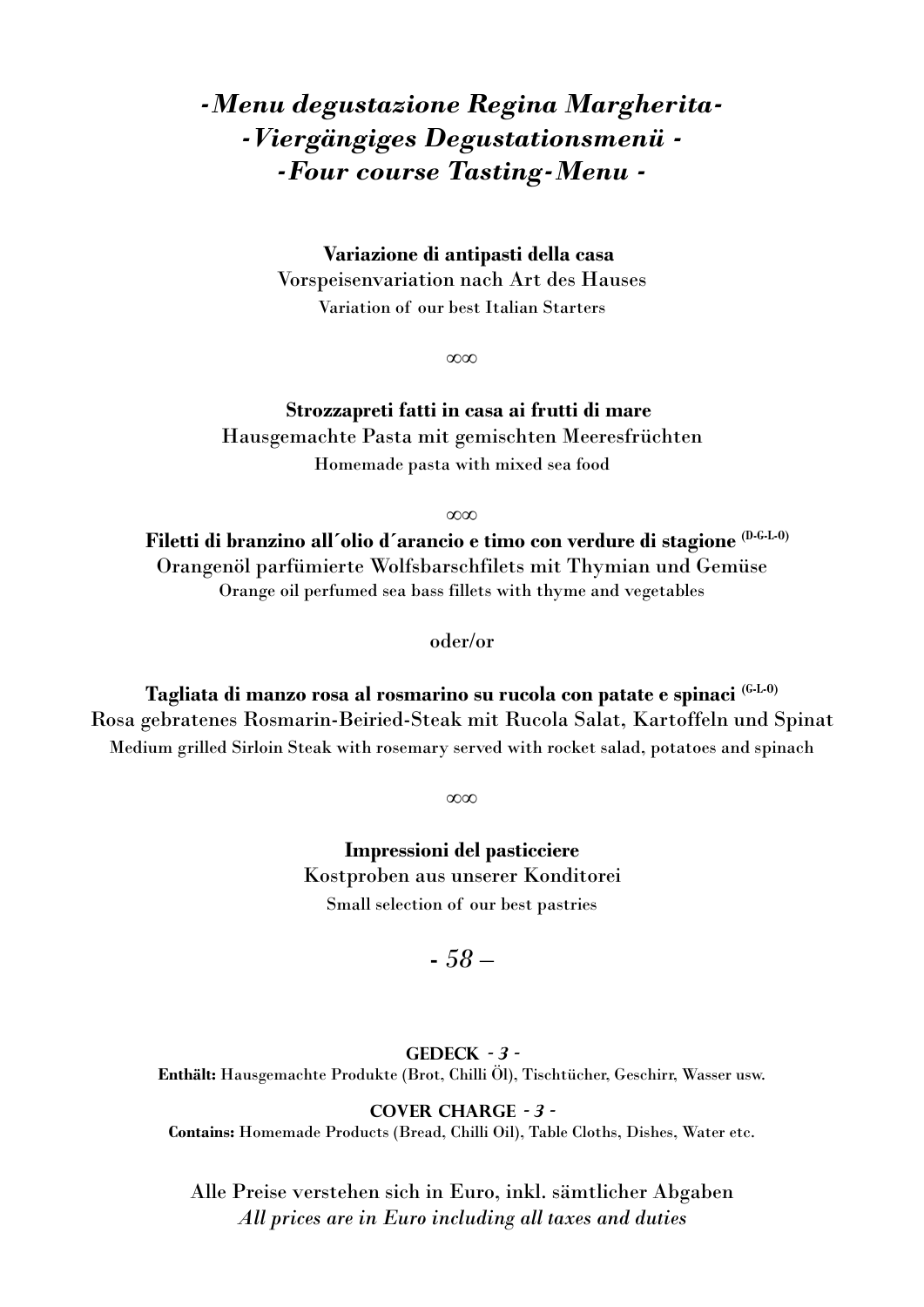## *-Menu degustazione Regina Margherita- -6 Gängiges Degustationsmenü - -Six Course Tasting Menu -*

**Variazione di antipasti della casa** Vorspeisenvariation nach Art des Hauses Variation of our best Italian Starters

∞∞

### **Strozzapreti fatti in casa ai frutti di mare** Hausgemachte Pasta mit gemischten Meeresfrüchten Homemade pasta with mixed sea food

∞∞

**Filetti di branzino all´olio d´arancio e timo con verdure di stagione**  Orangenöl parfümierte Wolfsbarschfilets mit Thymian und Gemüse Orange oil perfumed sea bass fillets with thyme and vegetables

∞∞

**Sorbetto della casa con Bollicine** Hausgemachtes Sorbet mit Perlage Bubbly home-made Sorbet

∞∞

**Tagliata di manzo rosa al rosmarino su rucola con patate e spinaci** Rosa gebratenes Rosmarin-Beiried-Steak mit Rucola Salat, Kartoffeln und Spinat Medium grilled Sirloin Steak with rosemary served with rocket salad, potatoes and spinach

∞∞

**Impressioni del pasticciere** Kostproben aus unserer Konditorei Small selection of our best pastries

*- 70 –*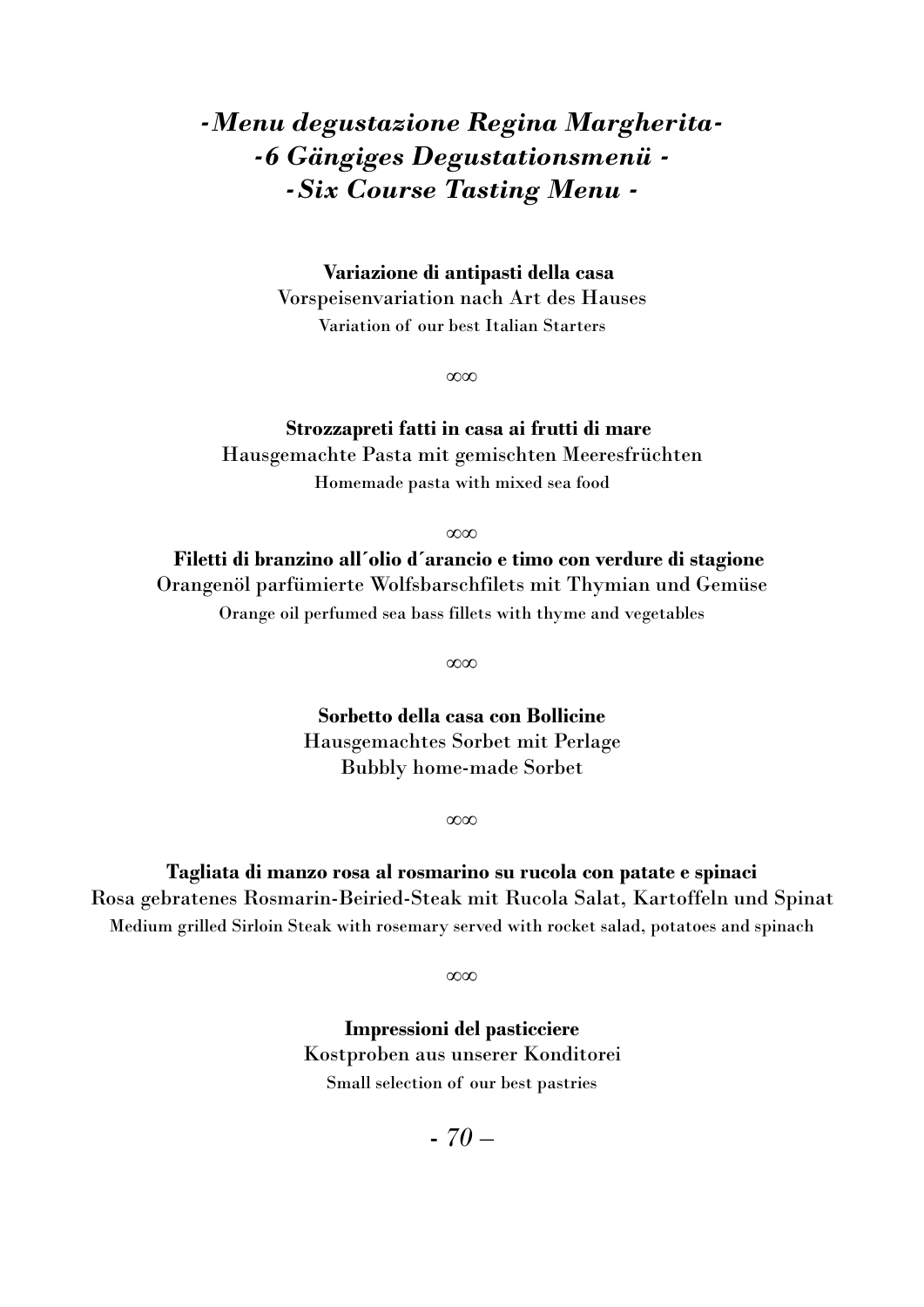### **Aperitivo Capodanno 2020…**

**Moët & Chandon Brut Impérial Glas/***Glass - 12,00 –* **Flasche/***Bottle - 80,00 -*

### **Antipasti Regina Margherita Capodanno 2020…**

**Antipasto misto di Capodanno Regina Margherita(A-B-C-D-G-H-L-M-O-R)**

Silvester Vorspeisenvariation nach Art des Hauses *New Year's Variation of our best Italian Starters*

*- 20 –*

### *Antipasti*

**Arrosto di vitello freddo con salsa tonnata, capperi e olive (A-C-D-G-M-O)** Hauchdünn filetierter, kalter Kalbsbraten auf leichter Thunfischsoße mit Kapernbeeren und Oliven *Roasted veal served with a light tuna sauce, capers and olives - 20 –*

**Antipasto Mare (A-B-C-D-F-G H-L-M-N-O-P-R)**

Triologie aus dem Meer *Variation of Italian starters from the sea - 26 -*

**Caprese Di Bufala (A-C-G-O)** Caprese mit neapolitanischer Büffelmozzarella, Tomaten und Basilikum *Italian Caprese with Buffalo Mozzarella, Tomatoes and Basil - 26 -*

## **Insalate Regina Margherita…**

#### **Rucola, Grana Padano e pomodoro (G-O)**

Rucola-Tomatensalat mit frischem Grana Padano *Tomato and rocket salad with fresh grated Grana Padano cheese - 12,50 -*

#### **Insalata mista (O)**

Gemischter Salat *Mixed salad - 11 –*

#### **Insalata di bufala DOP (G-O)**

Insalata mista, mozzarella di bufala, pomodorini e olive Gemischter, Salat, Büffelmozzarella, Babytomaten und Oliven *Mixed salad with buffalo mozzarella, cherry tomatoes and olives - 15-*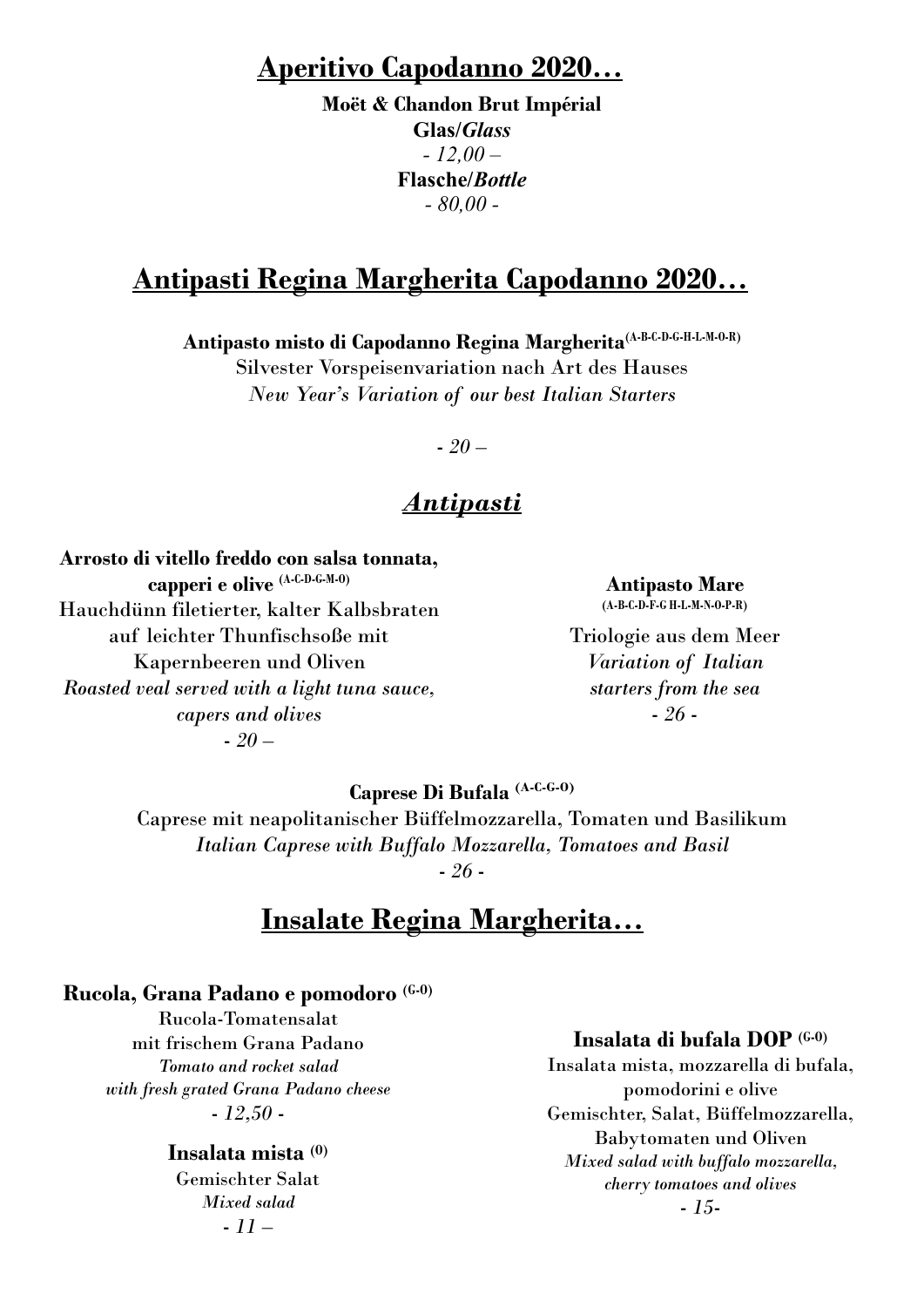### **Le nostre Paste…**

**Pennette Regina Margherita con ragu di carne, melanzane e bufala (A-G-L-O)** Pennette mit Fleischsoße, Melanzani und Büffelmozzarella *Pasta with classic "Bolognese", aubergine and buffalo mozzarella*  - 19,90 - **Strozzapreti fatti in casa ai frutti di mare** (Laktosefrei) **(A-B-D--O-R)** Hausgemachte Pasta mit gemischten Meeresfrüchten *Homemade pasta with mixed sea food*  $-24,90-$ **Chicce di Patate al tartufo nero su crema di grana** (Vegetarisch) **(A-L-O)** Hausgemachte Baby Gnocchi auf einem Grana-Käse-Fondue mit schwarzem Trüffel *Homemade Baby Gnocchi on a grana cheese fondue with black truffle*  $-24,90-$ **Tagliolini al nero di seppia agli scampi con datterini e zucchine gialle (A-D-G-L)** Schwarze Tagliolini mit Garnelen, gelben Datteltomaten und Zucchini

*Black squid Tagliolini with prawns, yellow date-tomatoes and courgettes* - 24,90-

## **I nostri secondi di carne e di pesce…**

**Tagliata di manzo rosa al rosmarino su rucola con patate e spinaci(G-L-O)** Rosa gebratenes Rosmarin-Beiried-Steak mit Rucola Salat, Kartoffeln und Spinat *Medium grilled Sirloin Steak with rosemary served with rocket salad, potatoes and spinach - 32 -*

**Sella di vitello tartufata con fonduta di taleggio e verdurine (A-G-L-O)** Getrüffelter Kalbsrücken auf einem Taleggio Käsefondue serviert mit Gemüse Truffled Veal on a taleggio cheese fondue served with vegetables *- 34 -*

**Filetti di spigola all´olio d´arancio e timo con verdure di stagione (D-G-L-O)** Orangenöl parfümierte Wolfsbarschfilets mit Thymian und Gemüse *Orange oil perfumed sea bass fillets with thyme and vegetables - 29,90 -*

**Gran Fritto Misto di mare della casa con salsa all'aglio e insalata mista ( B-D-G-L-O))** Frittierte Meeresfrüchte serviert mit Aioli-Soße und gemischtem Salat *Deep fried seafood served with Aioli sauce and mixed salad*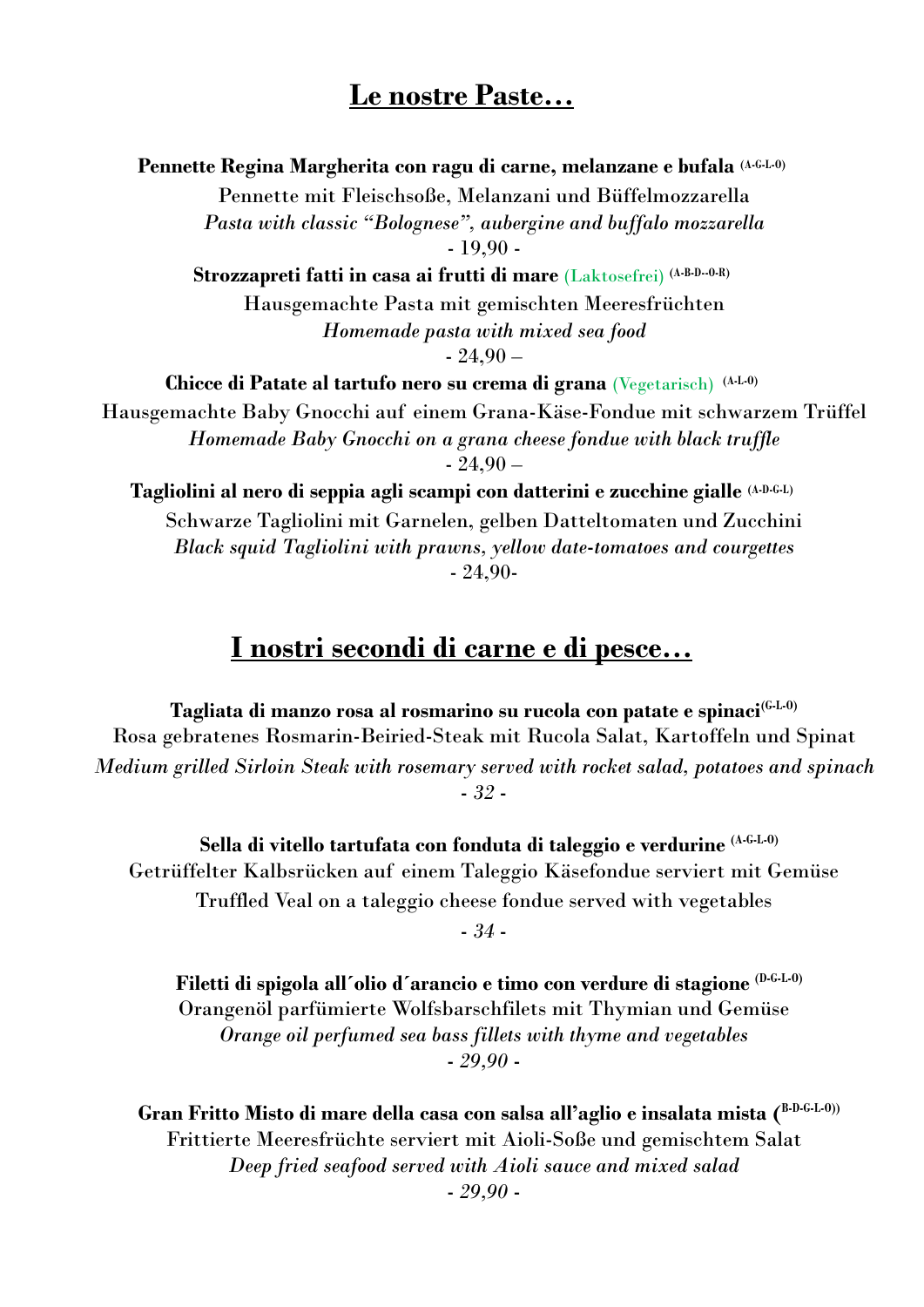# **Le nostre Pizze…** *GOURMET*

**Tartufo** *(***A-G-)** *- 25,90 -*

Mozzarella, Steinpilze, Caciocavallo Käse, Trüffel creme und Schwarze Trüffel *Mozzarella, Porcino, caciocavallo cheese, truffle cream and black truffles*

**Pizza Impériale** ( *A-G) – 30,00 -* Süditalienische Burrata – Schenkels nordischer Räucherlachs – Zitrus Crème fraîche – 24K Blattgold *Southern Italian Burrata – Schenkels Nordic Smoked Salmon – Citrus Crème fraiche – 24K gold leaf*  **New Year's Gourmet Add-on: (+€ 20)**  10g Schenkels Caviar vom Sibirischen Stör *10g Schenkels Caviar from the Siberian sturgeon*

### *"BIO INTEGRALE" – "BIO VOLLKORNTEIG" – "WHOLE GRAIN DOUGH"*

La mimosa  $\text{``BIO''} - 18$   $\cdot$  (Vegetarisch)<sup>(A-G-L)</sup> Tomaten, Mais, Büffelmozzarella DOP, Rucola und Grana Padano *Tomatoes, sweet corn, buffalo mozzarella, rocket salad, grana padano cheese* **Linea verde** " $BIO" - 18$  **-** (Vegetarisch)  $(A-G)$ Tomaten, Mozzarella, Champignon, Spinat, Melanzane und Zucchini *Tomatoes, mozzarella, mushrooms, spinach, eggplant, courgettes* **Bufalina** " $\overline{BIO}$ " – 18  $\cdot$  (Vegetarisch)  $(A-G-H)$ Tomaten, Büffelmozzarella DOP, Oliven und Basilikumpesto *Tomatoes, buffalo mozzarella, olives, basil pesto* **Regina Margherita** "BIO" *– 22,90 -* **(A-G)** Tomaten, Büffelmozzarella DOP, Kirschtomaten, Rucola, Parmaschinken, Grana Padano *Tomatoes, buffalo mozzarella, cherry tomatoes, rocket salad, parma ham, grana padano*

### **PIZZE BIANCHE** OHNE TOMATEN / WITHOUT TOMATOES

**Quattro Formaggi** *– 18 -* **(**Vegetarisch) **(A-G)** Vier verschiedene Käsesorten *4 types of cheese* **La notte bianca** *– 19,50 -* **(A-G)** Mozzarella, Parmaschinken, Rucola und Burrata *Mozzarella cheese, Parma ham, rocket salad and burrata cheese*

**PIZZE SENZA MOZZARELLA ohne Käse / without cheese**

**Napoli classica (A-D)** *– 18 -* Tomaten, Sardinen, Oliven, Oregano, Kirschtomaten und Knoblauch *Tomatoes, sardines, olives, oregano, cherry tomatoe, garlic*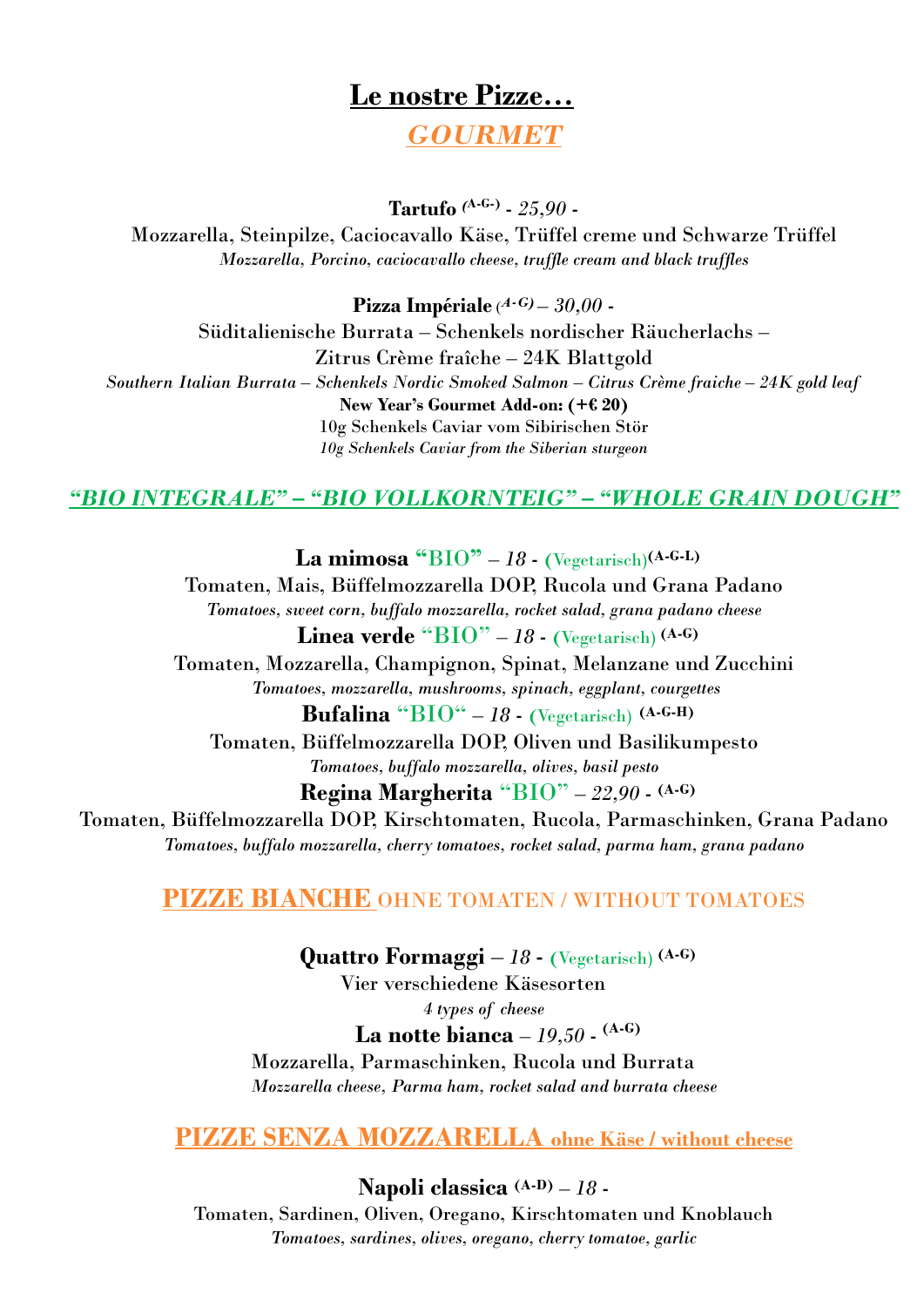### **PIZZE CLASSICE**

### **Francescana (A-G)** *– 18 -*

Tomaten, Mozzarella, gekochter Schinken, Pilze, Oliven *Tomatoes, mozzarella, cooked ham, mushrooms, olives*

#### **Diavolo (A-G)** *– 18 -*

Tomaten, Mozzarella, Paprika, scharfe Salami, Oliven, Zwiebeln *Tomatoes, mozzarella, bell pepper, spicy salami, olives, onions*

#### **Siciliana (**Vegetarisch) **(A-G)** *– 18 -*

Tomaten, Mozzarella, Melanzane, Basilikum, und Ricotta-Käse *Tomatoes, mozzarella, eggplant, basil, curd cheese*

### **Quattro Stagioni (A-B-G-D-R)** *– 18 -*

Tomaten, Mozzarella, milde Salami, Artischoken, Champignon, Meeresfrüchte *Tomatoes, mozzarella, salami from Naples, artichokes, mushrooms, sea food*

### **Capricciosa (A-G-D)** *– 18 -*

Tomaten, Mozzarella, Artischocken, Champignons, gekochter Schinken, Sardinen, Oliven *Tomatoes, mozzarella, artichokes, mushrooms, cooked ham, sardine, olives*

#### **Barbaro (A-G)** *- 22 -*

Tomaten, Büffelmozzarella DOP, Parmaschinken, gehobelter Grana Padano, Basilikum *Tomatoes, buffalo mozzarella, basil, Parma ham, grana padano*

#### **Linea verde (**Vegetarisch) **(A-G)** *- 18 -*

Tomaten, Mozzarella, Champignons, Spinat, Melanzani und Zucchini *Tomatoes, mozzarella, mushrooms, spinach, eggplant, courgettes*

### **La Calabrese (A-G)** *- 18 -*

Tomaten, Büffelmozzarella DOP, scharfe Salamis (n´duja & Spianata), Zwiebel aus Tropea *Tomatoes, buffalo mozzarella, spicy salami from Calabria, red onions from Tropea*

#### **Bufalina (**Vegetarisch) **(A-G)** *- 18 -*

Tomaten, Büffelmozzarella DOP, Oliven und Basilikumpesto *Tomatoes, buffalo mozzarella, olives, basil pesto*

#### **Regina Margherita (A-G)** *– 22,90 -*

Tomaten, Büffelmozzarella DOP, Kirschtomaten, Rucola, Parmaschinken, Grana Padano *Tomatoes, buffalo mozzarella, cherry tomatoes, rocket salad, parma ham, grana padano*